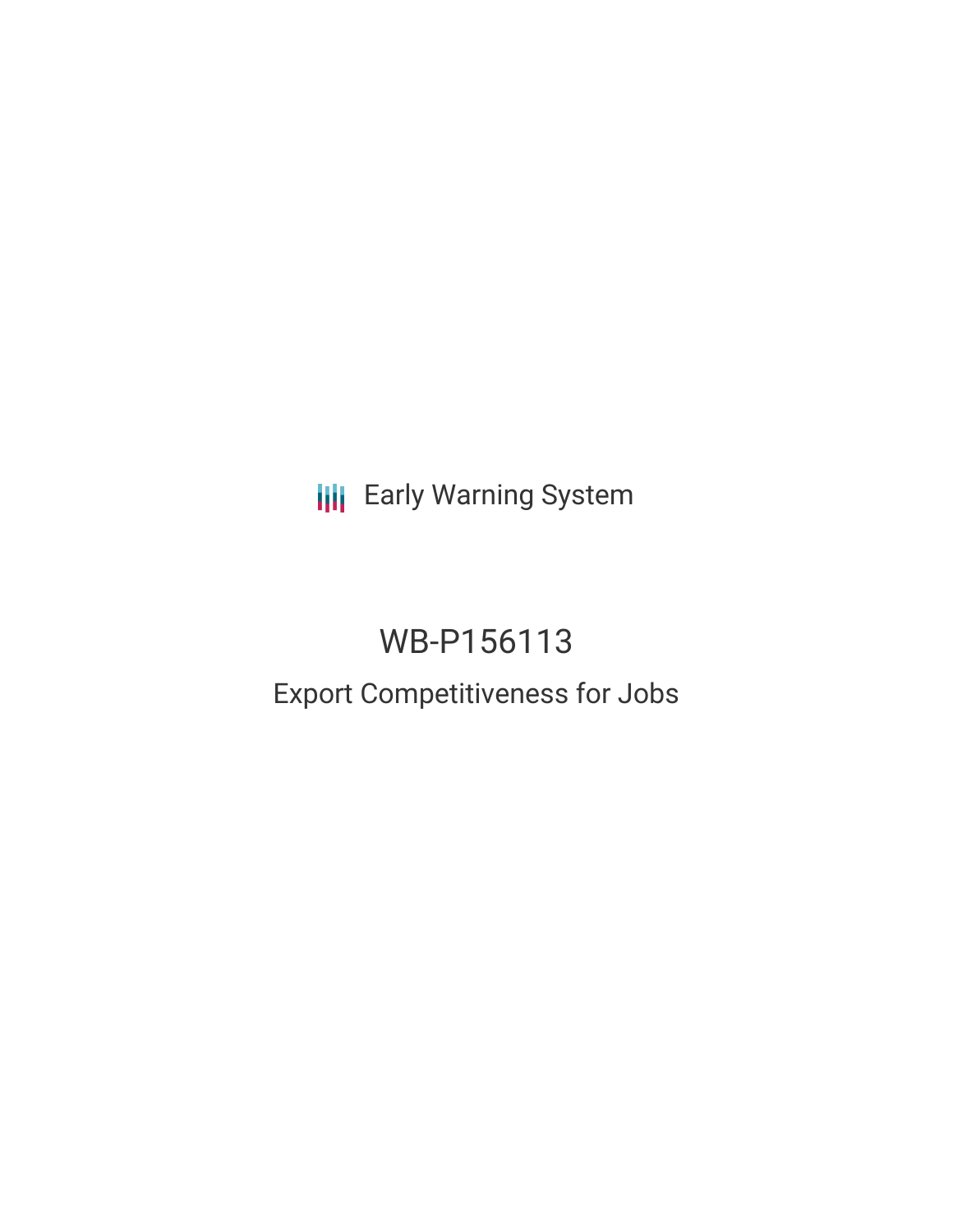

## **Quick Facts**

| <b>Countries</b>               | Bangladesh                      |
|--------------------------------|---------------------------------|
| <b>Financial Institutions</b>  | World Bank (WB)                 |
| <b>Status</b>                  | Approved                        |
| <b>Bank Risk Rating</b>        | B                               |
| <b>Voting Date</b>             | 2017-06-01                      |
| <b>Borrower</b>                | People's Republic of Bangladesh |
| <b>Sectors</b>                 | Industry and Trade              |
| <b>Investment Type(s)</b>      | Loan                            |
| <b>Investment Amount (USD)</b> | \$100.00 million                |
| <b>Loan Amount (USD)</b>       | \$100.00 million                |
| <b>Project Cost (USD)</b>      | \$119.12 million                |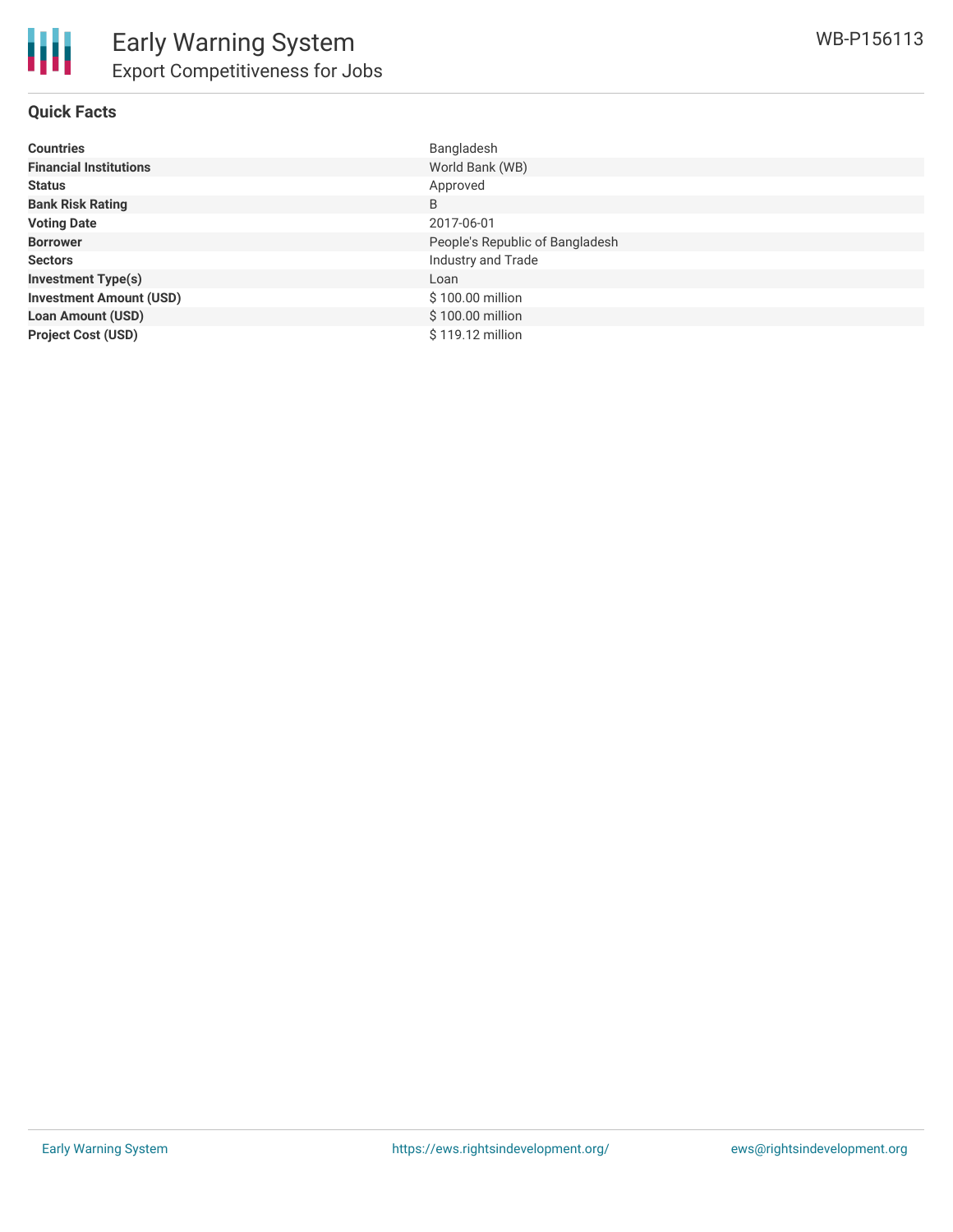

## **Project Description**

According to WB website, the project aims to contribute to export diversification and more and better jobs in targeted sectors. The project comprises of four components. The components of the project are:

Component 1. Market access support program will address critical constraints for the private sector to access international markets and integrate in global value chain (GVCs).

Component 2. Productivity enhancement program will address two sets of constraints related to productivity improvements in the targeted sectors: (a) a shortage of relevant skills, and (b) use of inferior technology by firms, which both impede product quality, innovation, and ESQ compliance.

Component 3. Public investment facility for infrastructure constraints will finance technical assistance (TA), equipment, and works.

Component 4. Project implementation, monitoring, and evaluation (M and E) will finance equipment, operating expenses, training, and consulting services of the project implementation unit (PIU).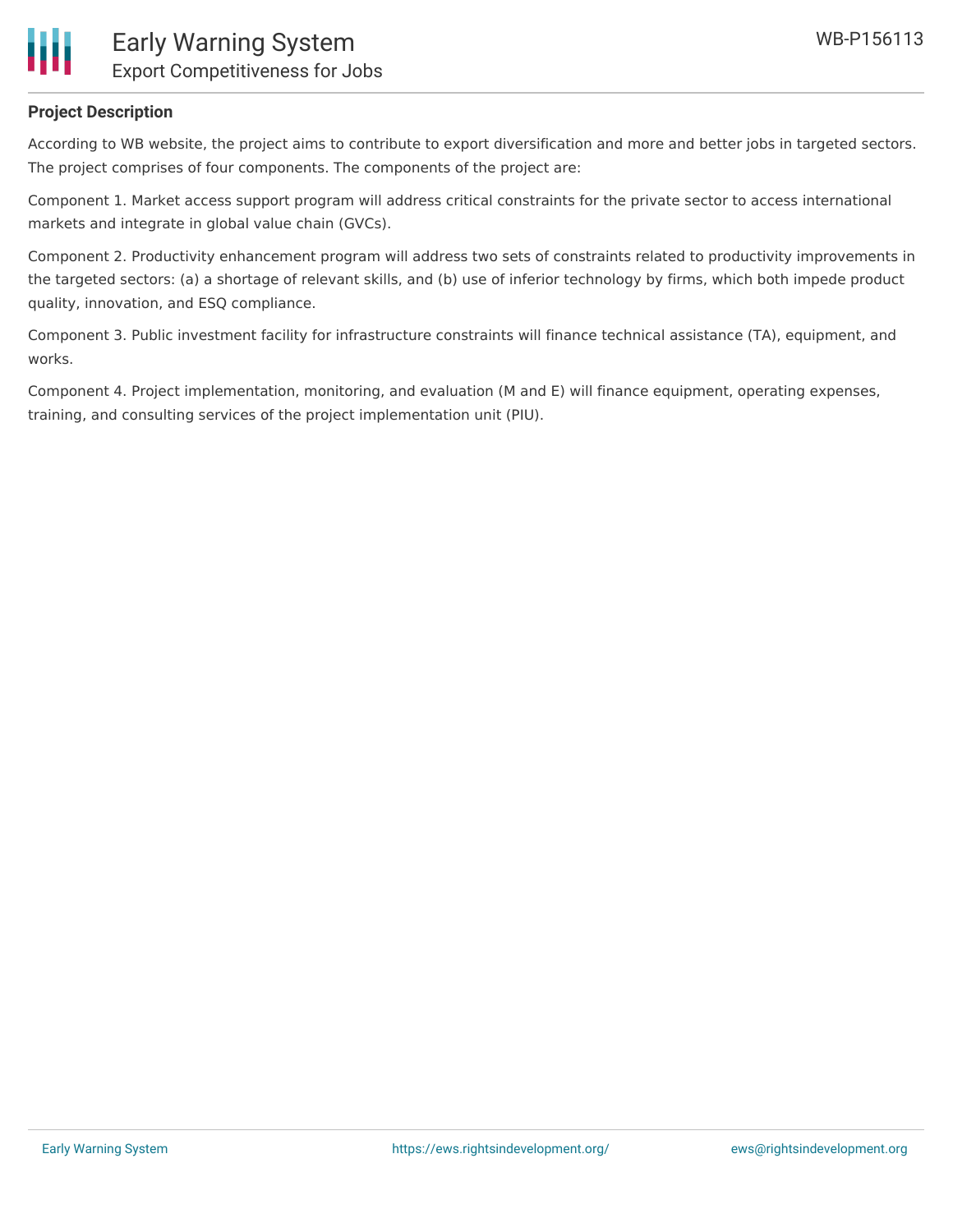#### **Investment Description**

World Bank (WB)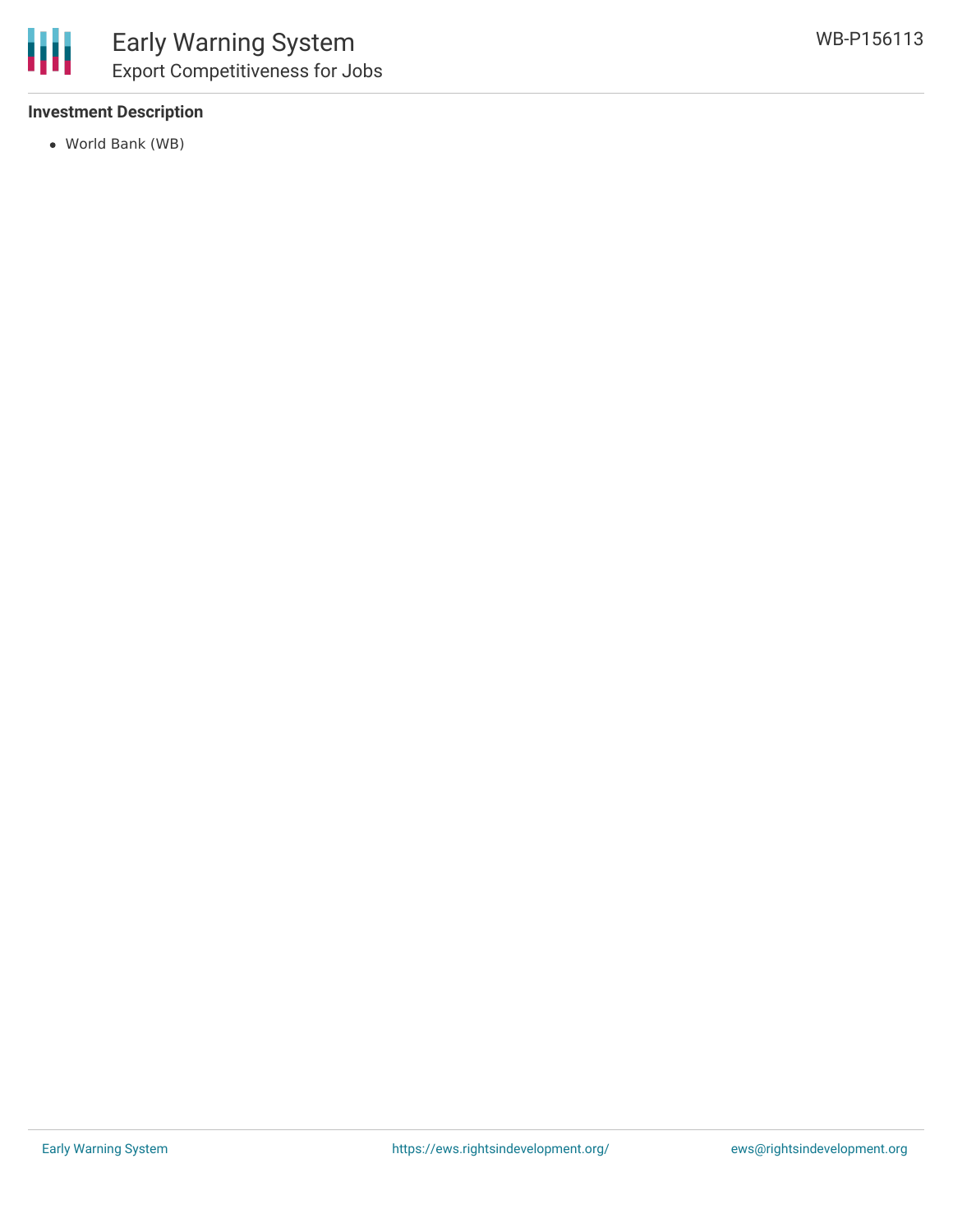

#### **Contact Information**

Team Leader: Michael Olavi Engman Senior Economist, World Bank No contact information provided at the time of disclosure.

Team Leader: Hosna Ferdous Sumi

Private Sector Specialist, World Bank

No contact information provided at the time of disclosure.

Borrower: People's Republic of Bangladesh Mahmuda Begum, Additional Secretary Email Address: [ajahangi007@yahoo.com](mailto:ajahangi007@yahoo.com)

Implementing Agency: Ministry of Commerce Munshi Shafiul Haque, Additional Secretary Email Address: [haquems60@gmail.com](mailto:haquems60@gmail.com)